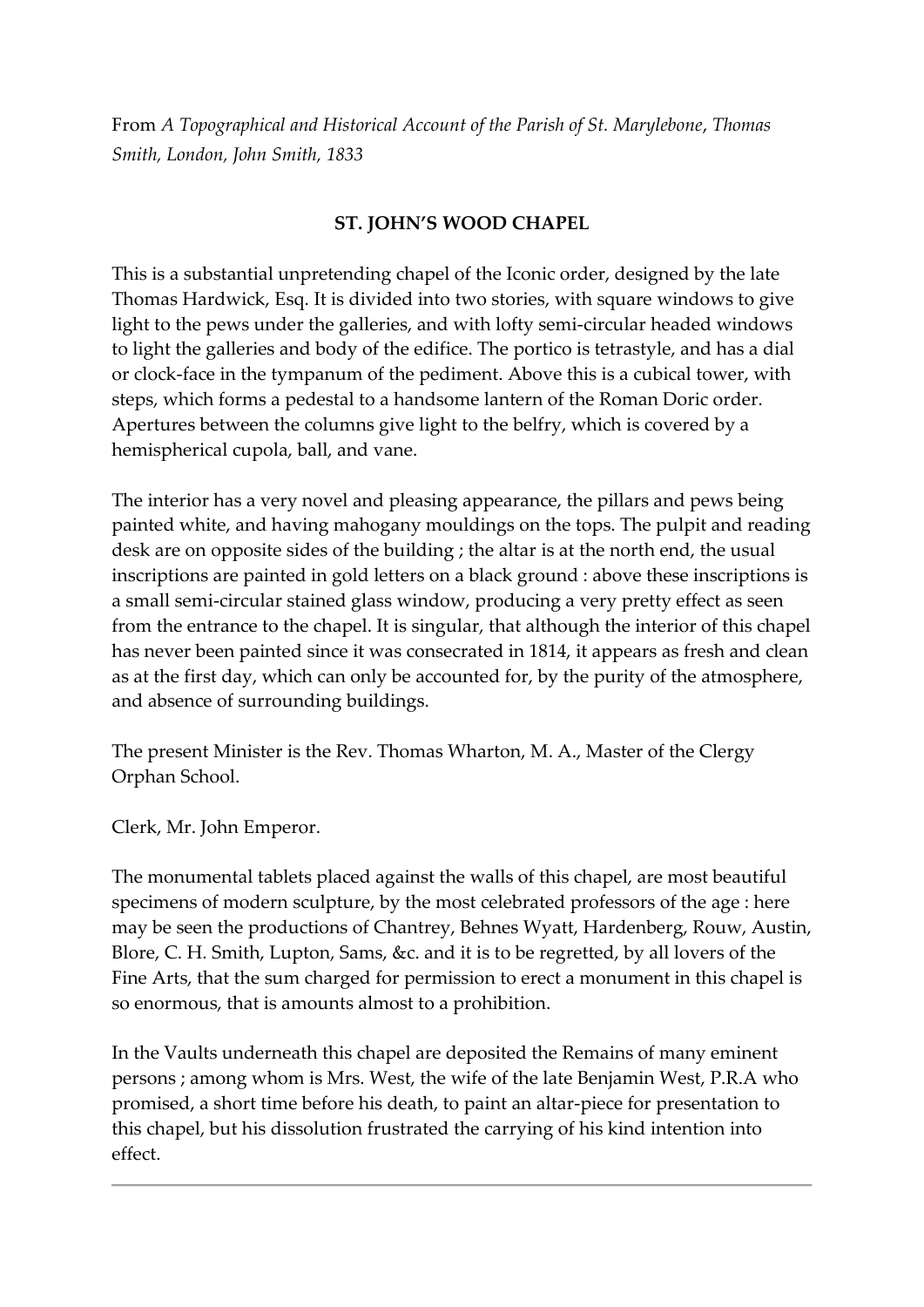#### **List of Monuments in the Chapel.**

# **North End.**

Charles Reynolds, Lieutenant-General in the Service of the East India Company. He served in India from the year 1772, till 2807, with eminent advantage to the Public and honour to himself. He filled the office of Surveyor-General under the Presidency of Bombay ; and has left, for the information of the World, a map of Hindustaun, constructed from actual survey by himself and assistants ; a lasting monument of his professional fame! He died at Cheltenham on the 24<sup>th</sup> of June, 1819.

Sacred to the Memory of an affectionate friend and kind father, John Tunno, Esq. of Devonshire Place, died May 15, 1819, aged 73 years. (A beautiful Monument by W. Behnes, Sculptor. Bust of the deceased on a Pillar, with a mourning figure of a young man, size of life).

Lieutenant-General Charles Morgan, many year's Senior Officer on the Bengal Establishment, in the Service of the East India Company; he died March 21, 1819, (Splendid Monument by F. Hardenberg).

Sarah Capel, daughter of John and Eleanor Capel, of Russell Square, 1822. (Splendid Monument by Chantrey).

Maria Anna, the wife of Thomas Hayward Budd, of Bedford Row, London Esq. who died on the 25<sup>th</sup> of April 1819; also, the Body of Thomas Hayward Budd, Esq. who died July 14, 1820. (A beautiful Monument by R.J. Wyatt). "She is not dead but sleepeth"

William Ruddiman, Esq. M. D. formerly of Madras, who died January, 20, 1826.

Mrs. Eliza Kyd, wife of Lieutenant-General Alexander Kyd, who died Jan. 22, 1819 ; also, Lieutenant-General Kyd, of the Hon. East-India Company's Service, Chief Engineer, Bengal Establishment, who died Nov. 25, 1826.

#### **West Side.**

Sophronia Rebecca, Relict of the late Lieutenant-General G. Stibbert, who died Oct. 18, 1815.

Robert Woodmass, Esq. lat of Montagu Square, who died Jan. 28, 1820.

Charles Augustus Godfrey Pieschell, Esq. who died April 6, 1821, aged 70 years. His liberal contributions during his life to the numerous Charitable Institutions of this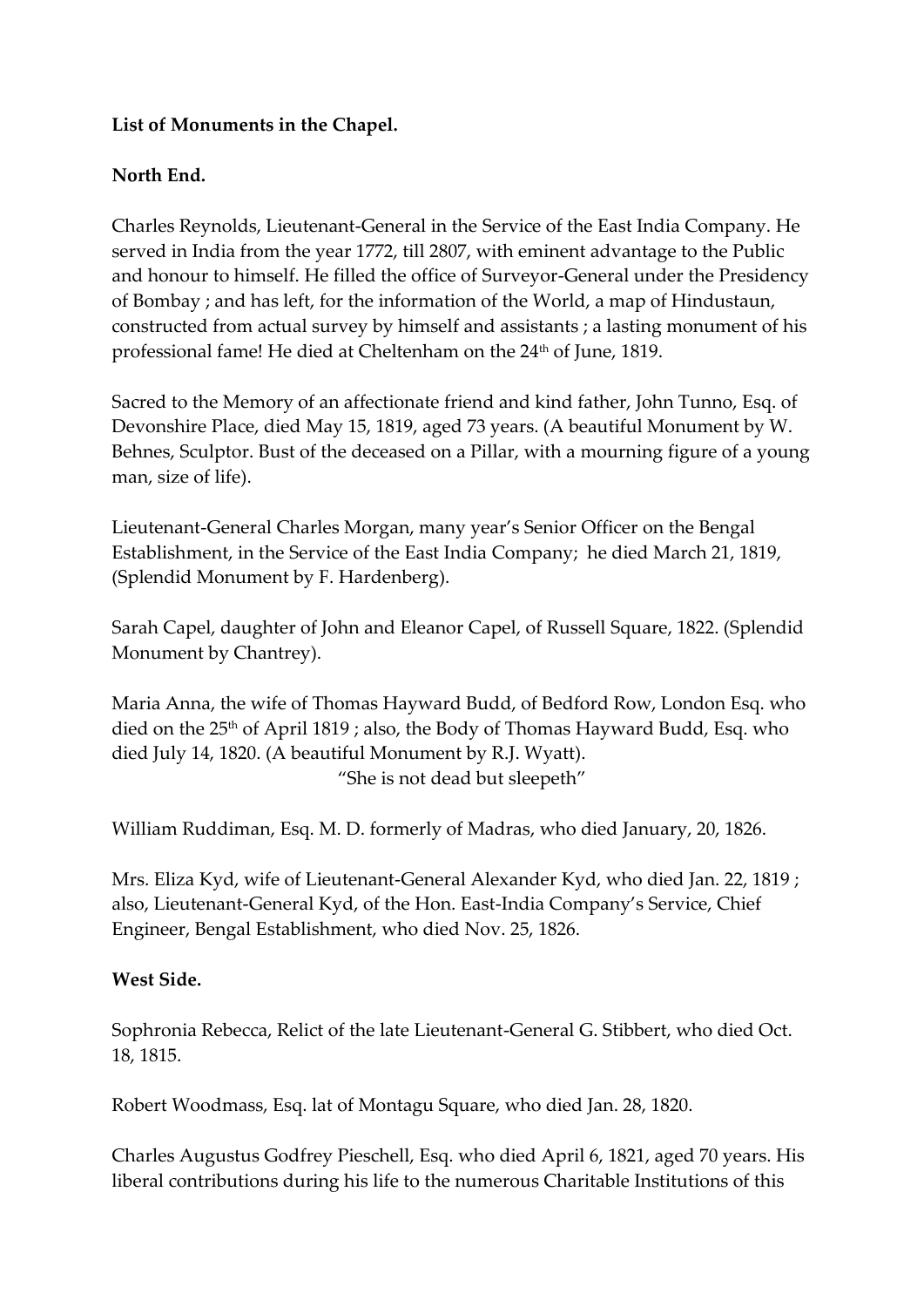Country, his munificent bequests at his death for their support, and the Establishment of an Asylum in his native city of Magdeburgh in Germany, for the Education of Poor Boys and Girls, are lasting Records of his Benevolence.

Isabella, wife of Patrick Bartlet, Esq. of Nottingham Place, who died Feb. 8, 1821. "Of such is the Kingdom of Heaven"

Charles Binney, Esq. formerly of Madras, who died Feb. 2, 1822.

Augustus Frederick Pieschell, Esq. late of Wandsworth Common, and of Ballards in the County of Surrey ; that erected to the memory of his departed relative, by the wishes of his surviving mother, brothers and sisters, at Magdeburgh, in Germany.

## **South End.**

Jane Arbuthnot, daughter of the late Robert Arbuthnot, Esq. Secretary to the Board of Trustees, for the Improvement of Manufactures in Scotland ; and of Mary Urquhart, of Craigston, his wife. She died in Wimpole Street, Feb. 2, 1819.

Miss Mary Alston, who died July 4, 1825.

Susannah Maria, wife of the late Lieutenant-Colonel Flint, of the 25<sup>th</sup> Regiment of Foot, who died Feb. 18, 1825.

In Memory of John Farqhar, Esq. of Fonthill Abbey, in the County of Wilts, and of this Parish, who departed this life July 6, 1826, aged 76 years. (Handsome Monument with medallion head, likeness of the deceased, by P. Rouw Sculptor)

Lieutenant-General George Deare : he commanded the Corps of Artillery on the Bengal Establishment for many years, and served as a Major-General on the Staff of the Army of that Presidency. He died March 5, 1828.

#### **East Side.**

George Cherry, Esq. late of Nottingham Place, in this Parrish, and for many years, Chairman of the Victualling Board ; who died Feb. 12, 1815.

Anna Maria Lushington, eldest daughter of William Lushington, and Anna Maria his wife ; she died with the hooping-cough, at an early age of seven years, on Sept. 24, 1816.

Peter Cherry, Esq. of Gloucester Place, New Road, who died Jan. 10, 1818; also, his wife Elizabeth, who survived him only six months.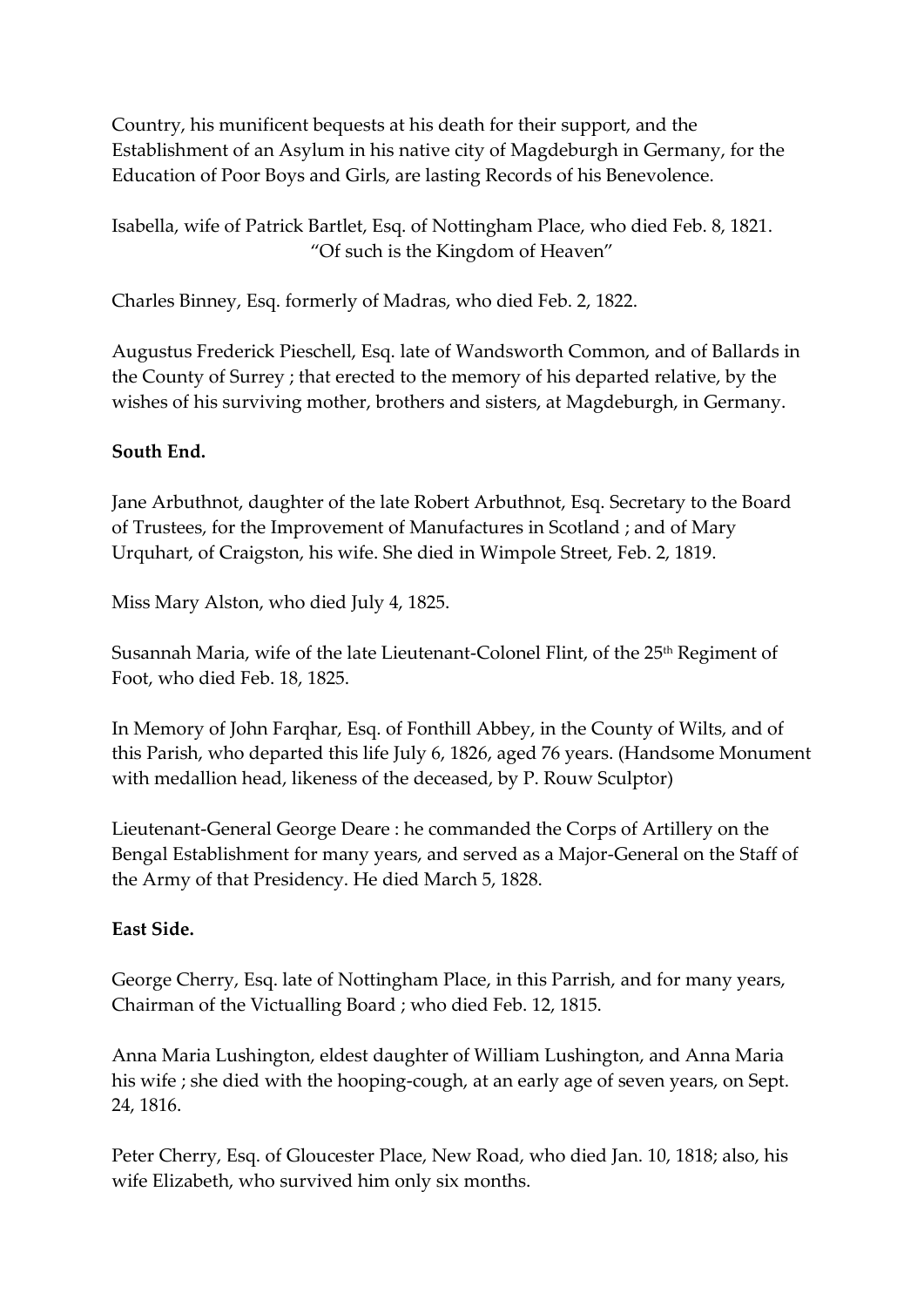Martha Maria, Relict of the late George Frederick Cherry, Esq. the Hon. East India Company's Senior Judge of the Court of Appeal at Benares ; she departed this life, Jan. 21, 1819.

John Williams, Esq. many years a Resident in the Island of Newfoundland, who died in this Parish, Jan, 26, 1819.

"Be thou faithful unto Death, And I will give thee a crown of life."

Charlotte Stratton, Spinster, daughter of the late William Stratton, Esq. Member of Council at Bombay ; who departed this life on the  $11<sup>th</sup>$  day of October, 1819, aged 43 years ; also, in Memory of her Mother, Jane Stratton, who died May 15, 1830, in her 80th year.

About 40,000 persons lie interred in the cemetery belonging to this chapel. But from the comparatively small number of memorials erected, the casual visitor would not suppose there were one half the number.

# **List of Persons to whom Memorials have been erected.**

Sally, wife of Thomas Tomlins, who died July 9, 1815 ; also, the above named Thomas Tomlins, who died August, 1824.

In memory of Edward Foxhall, Esq. who died Oct. 29, 1815.

David Pike Watts, Esq. late of Portland Place. A name recorded by the founder himself of the Madras system of Education, as the first person, who actually introduced that system into practice in England. He died by his only surviving child Mary Watts Russell, and his son-in-law Jesse Watts Russell. (Marble Tomb by Chantrey).

Isabella, wife of Mr. John Sowerby, who died Feb. 27, 1820.

George Mowbray, Esq. who died May 16, 1825.

John Stewart, Esq. July 21, 1826.

William Raymond, Esq. Lieutenant-General in his Majesty's Service, who died June 9, 1830.

Jonathan Fiske, 1823

Mrs. Charlotte Faulkner, 1822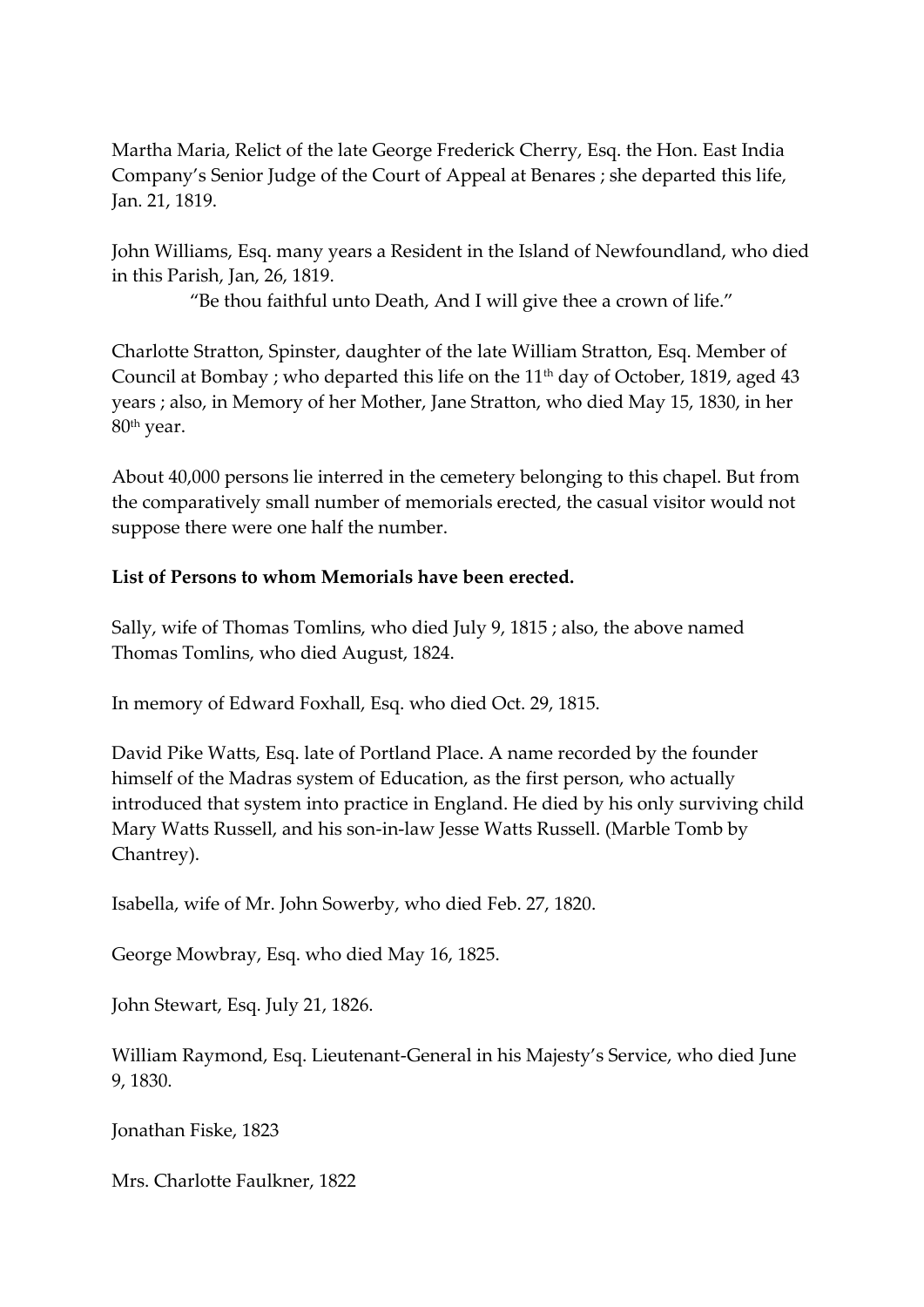This Ground was bought by Mr. John Finlayson of Upper Baker Street, to deposit under this stone the mortal in Mr. Finlayson's House, on January 25, 1824.

Mary, wife of William Porden, Esq. Architect, 1819

Mrs. Sarah Pratt, 1820

John Lack, Esq. 1824

The Rev. Francis Thomas Hanson, Rector of Wydford, Herts, and of Quidenham Norfolk, 1824

Eleanora Franklin, wife of Captain John Franklin of the Royal Navy, 1825

Margaret, wife of James Walker, Esq. Collector of His Majesty's Customs, at Berbice, 1828

Philip Raine, Esq. of Gainford, in the county of Durham, 1824 Captain John Meade, of the 26th Regiment, 1827

Amelius Peach Sparkes, infant son of the late George Sparkes, Esq. of Elmfield House, Devon, 1826

Samuel Cleverly, Esq. M.D. 1824

Mr. Thomas Hogg, 1825

Walter Sumpter, Esq. 1823

The Rev. Alexander Hewatt, D.D. 1824

Dr. Robert Gordon, late Physician to His Majesty's Forces, and Deputy Inspector of Hospitals, 1822

Mr. Henry Hawkins, Lieutenant of the Royal Navy, 1821

Captain John Lutman, late of the Royal Veteran Battalion, and formerly of the 81st Regiment ; who after painfully lingering from a severe wound received on the  $16<sup>th</sup>$  of January, 1809, in the Battle of Corunna, when serving in the latter Crops, died Jan. 20, 1821.

Matthew Evan Thomas, Architect. A Student of the Royal Academy of London, and a Member of the Academy of Rome and Florence, 1830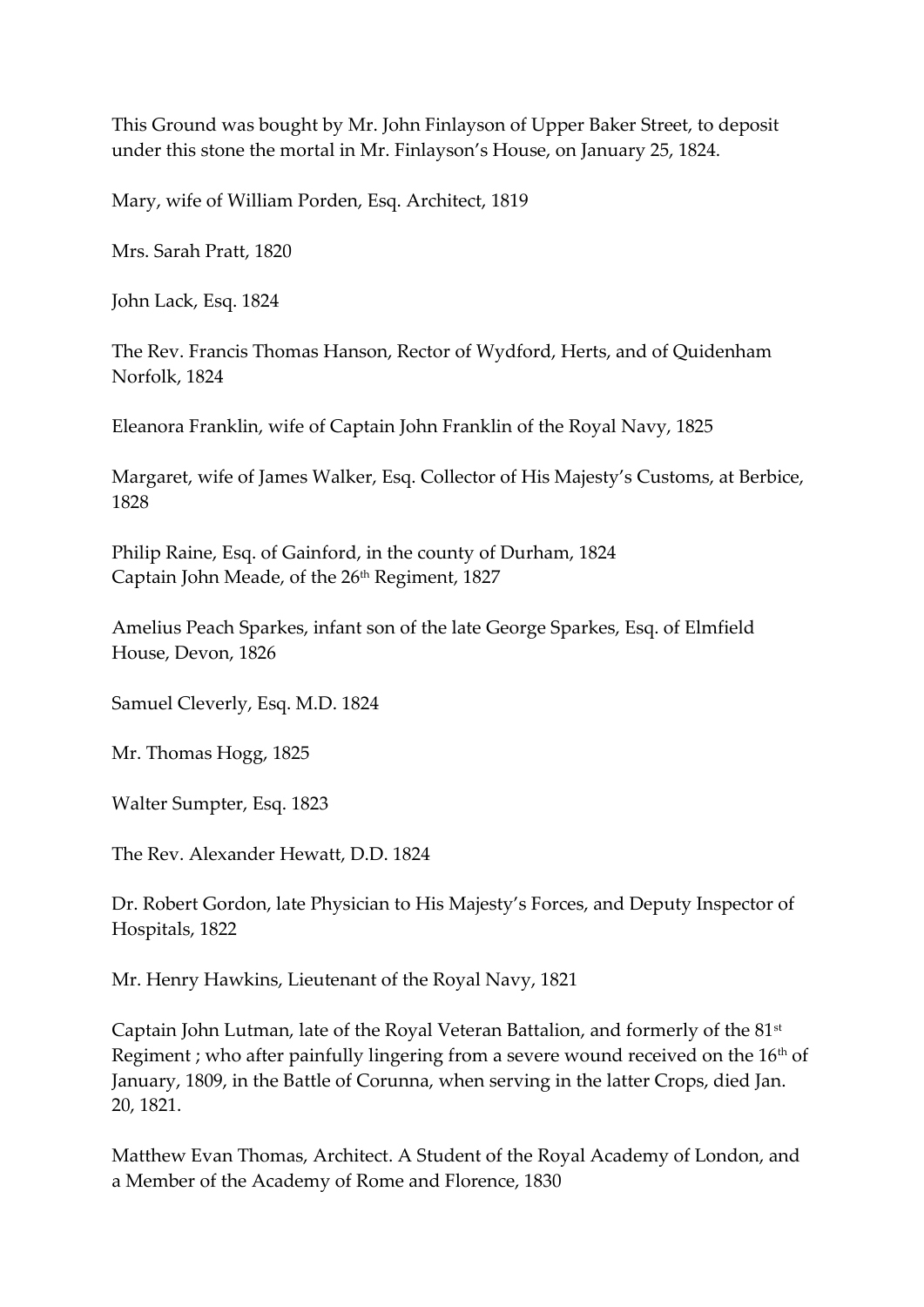Margaret, 4<sup>th</sup> daughter of Donald M'Leod, Esq. 1822

William Greene, Esq. Surgeon, R.N 1822

Maria Candidade Britto, Native of Fundao, in the Kingdom of Portugal, 1824 Thomas Tredgold, Esq. Civil Engineer, 1829

Sarah Watson, wife of Thomas Watson, M.D. 1830

Gregorio Franchi Chivalier; of the Portuguese Order of the Christ, who died in London, 1828

Francis Beaty, Esq. Purser in the Royal Navy, 1822

Miss Mary S. Mackenzie, daughter of Alexander Mackenzie, Esq. Banker in Inverness, 1820

James Farley Pratt, Esq. son of George Pratt, Esq, of the Island of Antigua, 1819 Francis Skeoton, M.D. 1827

Mrs. Mary Ann Fitz Gerald, Spinster, who died Sept. 4, 1816, aged 60, she was the eldest daughter of the late Colonel Anster Fitz Gerald of the Desmond Branch of the family.

Captain Frederick Ernest De Pirch, of the 73d Regiment and son of the late Lieutenant-General De Pirch, of Stargard, in Pomerania. He died March 26, 1815. Baron De Beaufort, 1814

Martha, wife of Donald Ross, late of the Colony of Berbice, 1820

John Francis William Rocquelin, a Native of Eu in France, 1819

Lionel Booth, of Saxmundham, Suffolk, 1815

On the West Side of this Cemetery, opposite No. 44 on the wall, and 26 feet from it, is a flat stone, underneath which are deposited the Remains of Joanna Southcott, the pretended Prophetess, with the following inscription;

> In Memory of Joanna Southcott, Who departed this life, Dec. 27, 1814, aged 65 years. "While through all thy wondrous days, Heaven and Earth enraptur'd gaz'd. While vain Sages think they know,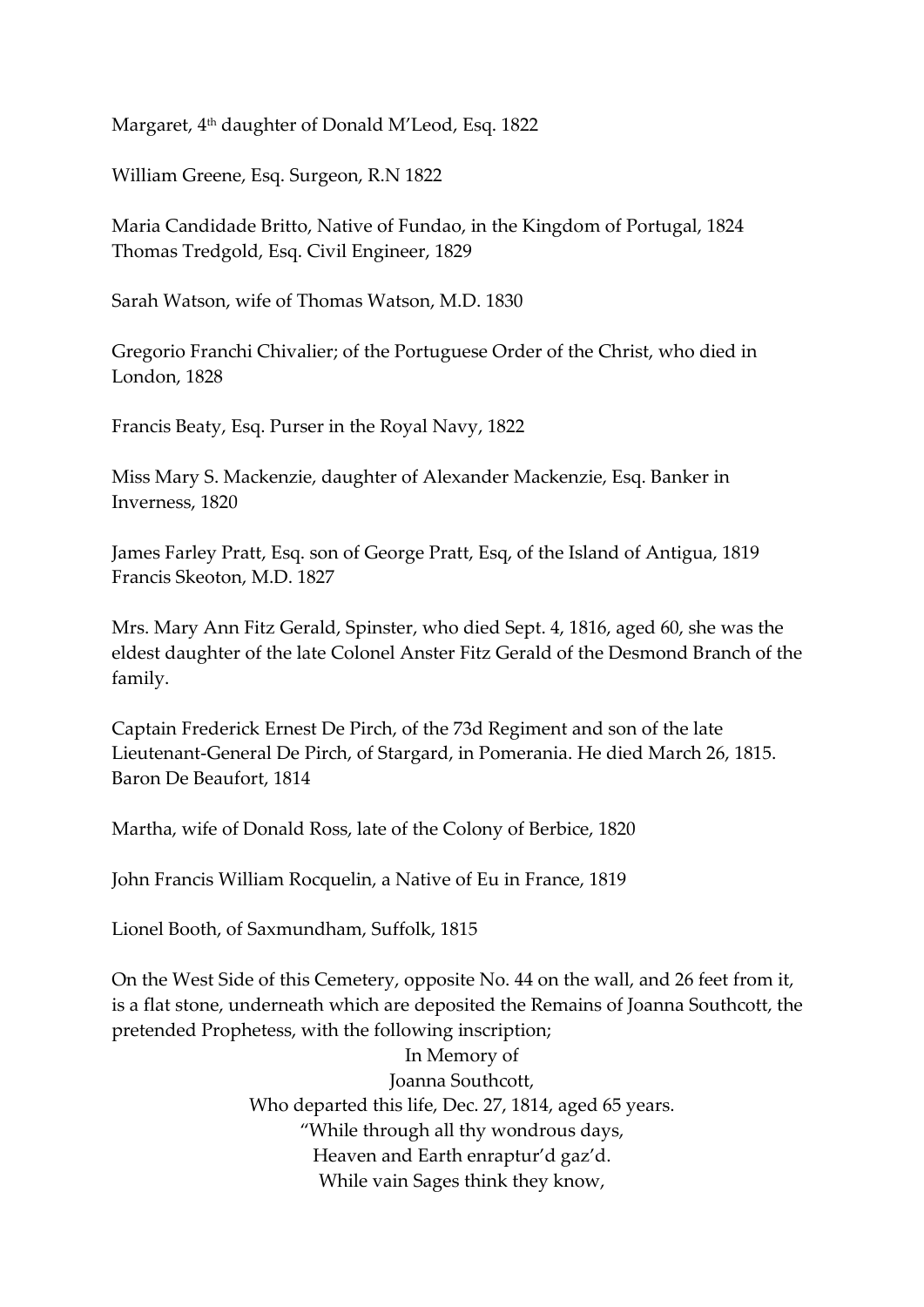Secrets, Thou Alone canst show. Time alone will tell what hour, Thou'lt appear in "Greater" Power. Sabineus.

On a black marble Tablet, let into the wall opposite to the above spot, is the following inscription in gilt letters, in addition to the above.

 " Behold the time shall come, that these Tokens which I have told Thee, shall come to pass, and the Bride shall Appear, and She coming forth, shall be seen that now is withdraw from the Earth."

 2 nd of Esdras, Chap. 7 th , ver. 26 th . "For the Vision is yet for an appointed time, but at the end it shall speak , Not Lie, though it tarry, Wait for it ; Because it will Surely Come, it will not tarry." Habakkuk, Chap. 2, ver. 3d . "And whoever is delivered from the Foresaid evils, shall see My Wonders." 2d of Esdras, Chap.7, ver. 27 th. (see her Writings.) This Tablet was Erected By the sincere Friends of the above,

Anno Domini, 1828.

## **AT ST. JOHN'S WOOD CHAPEL.**

Dr. Samuel T. Bridger, late of the Hon. East India Company's Service, 1821

Janet Frances, Infant daughter of Lieutent-Colonel Colquitt, of the Grenadier Guards, 1818.

Emma Caroline Ward, daughter of James Ward, Esq. R.A. 1817

Captain George Ward Paterson, of the Hon. East India Company, Madras European Regiment, 1817

Mary Anne, wife of Charles Dupre Russell, Esq. of the Bengal Civil Service, 1831 William Meredith, Esq. 1831

George Cochrane, Esq. Family Vault.

Eliza, wife of David Henderson, Esq. 1830

Matilda, wife of Alexander John Colvin, Esq. 1830

Susan Anne, the wife, and the infant son of George Anderson, Esq. 1830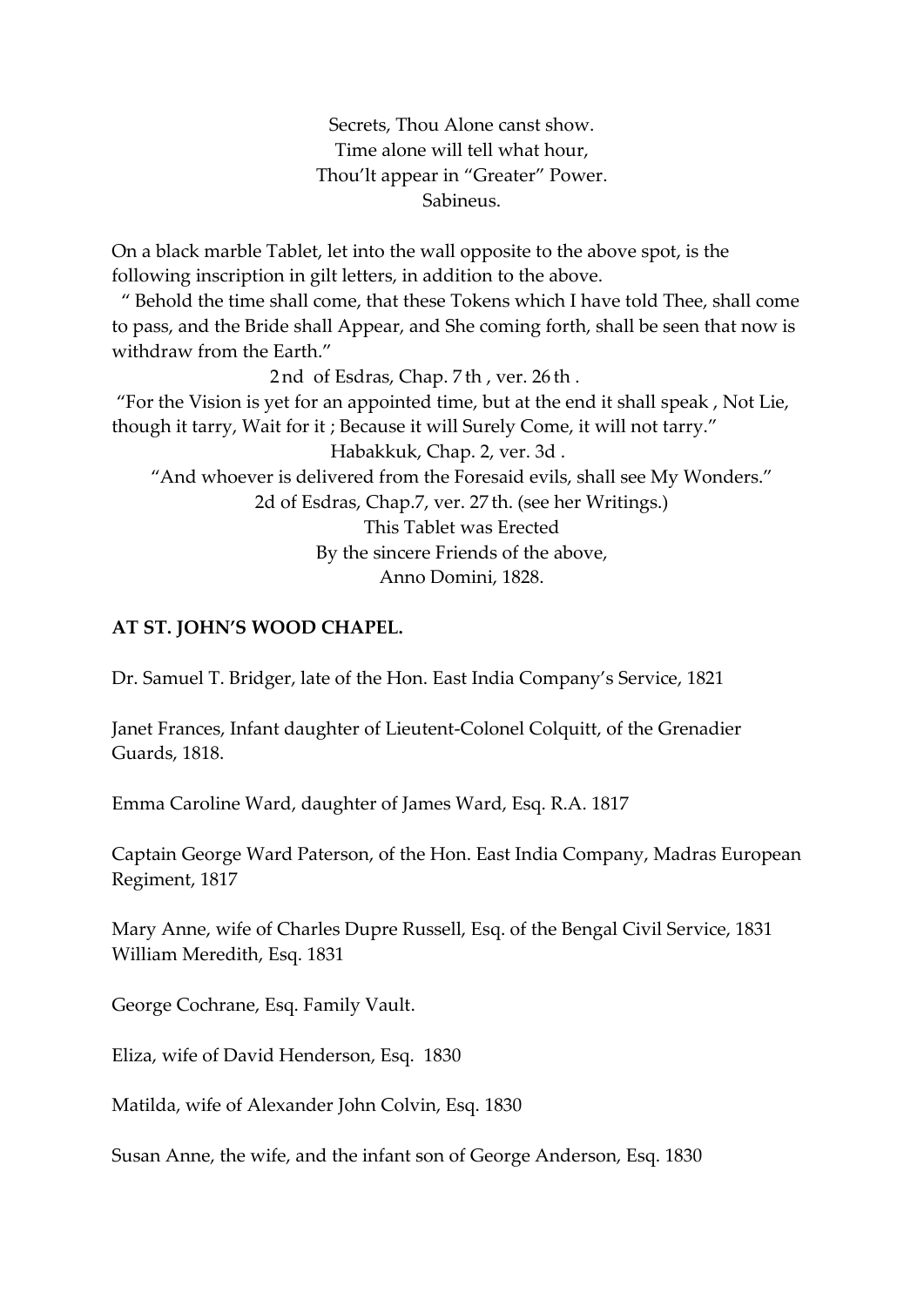Margaret M'Leod Macqueen, elder daughter of Captain Roderick Macqueen, who died sept. 2, 1829. (This is a splendid Monument, with Inscriptions Upon white marble slab, and an iron canopy ornamented and raised on iron pillars).

Fanny, wife of Lieutenant Horatio Nelson Noble, 1829

Mrs. Frances Hughes, Relict of Robert Hughes, Esq. late of the East India Company's Civil Service, at the Presidency of Madras, 1827

William Parry, Esq. late of Montagu Square, and of Walton Hall, in the County of Suffolk, 1826

The Rev. Gilbert Parke, Minister of St. John's Wood Chapel, 1824

John Harwood, late of King's Lynn, in the County of Norfolk, Esq. 1824

Thomas Robertson, Esq. late of the Hon. East India Company's Naval Service, 1822

Sir William Young, K.G.C.B. Admiral of the Red Squadron of His Majesty's Fleet, and Vice Admiral of Great Britain.

The Rev. Millington Buckley; also, Mrs. Ann Buckley, relict of the above, 1829

Charlotte Barnett, fourth daughter of Benjamin Barnett, Esq. of London, Banker, 1821; also, Mrs. Avice Barnett , Esq. 1822.

Thomas Wheeler Milner, Esq. 1819

William Charles Hicks, Esq. 2 nd son of the late J.W. Hicks, Esq. of the City of Bath, 1818

Family Vault of Sir John Coghill, Bart. Eliza Hinde, da. of Sir John Coghill, Bart. late of Coghill Hall, Yorkshire; and Wife of the Rev. Nathaniel Hinde, Rector of King's Swinford, Staffordshire, 1821

#### **MONUMENTS IN THE CEMETERY**

George Jones, Esq. 1829

Mary Richards, Relict of the Rev. Geo. Richards, of Longbredy, Dorset, 1815; also Marcia, Lady of Major-General Sir Colquhoun Grant, K.C.B. 3d daughter of the above, 1818; also of Master Marcus Richards Grant, son of the above Gen. Sir Colquhoun and Lady Grant, 1818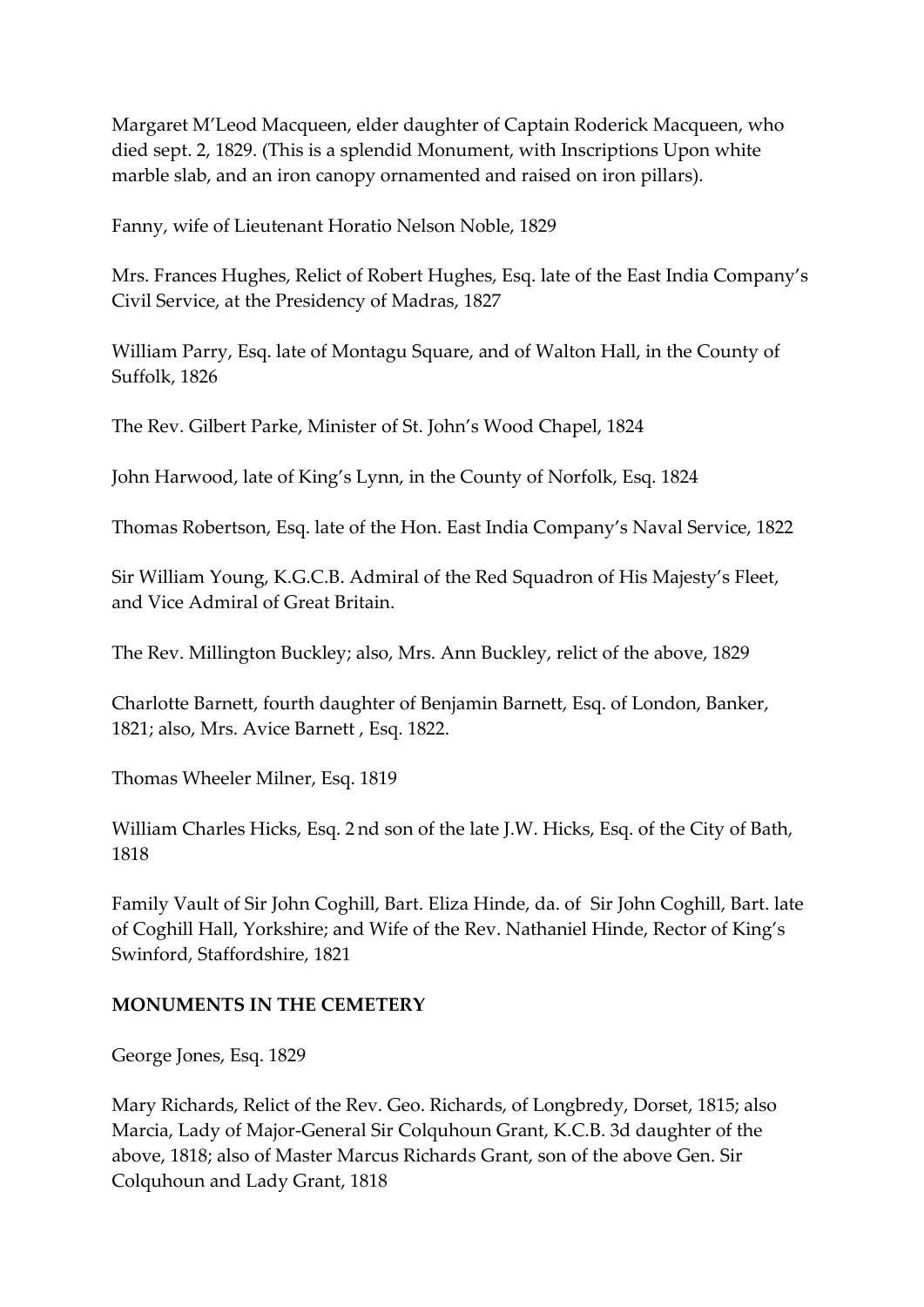Robert Heathcote, Esq. 1819; Lieut. Col. George Deare Heathcote, of the East India Company's Bengal Military Establishment, son of the above.

John Manners, son of John William Calvert. M.D. 1824 Augusta Louisa Anne, 2 Daughters of the Rev. Christopher Hawkins, Rector of Kelston, in the Co. of Somerset, 1818

Lieut.- Col. Robert Monckton Grant, of the Hon. East India Company's Service, 1814 Stephen Harris, Esq. Lieut. R.N. and late Resident in the Province of Tipperah in Bengal, 1815

Mrs. Anne Truscott, widow of Richard Truscott, Esq. of the Royal Navy, 1820

Miss Eliza Okeover Heming, daughter of Capt. George Heming, 1816

John Hey, D.D. Norrisian Professor of Divinity at Cambridge, from 1780 to 1795, 1815

Richard Egan, son of Colonel, egan, of Bombay, 1827

James Torre, Esq. of Snydale in the County of York, 1816

Mr. Robert Gillam, Secretary to the British Institution; To the Committee of Taste, and to the Society for Bettering the Condition of the Poor, 1817

John Gray, M.D. late Physician of His Majesty's Naval Hospital at Haslar, who died in his apartment, York Buildings,1826. During the eventful period of the French Revolution War, Dr. Gray held various responsible offices connected with the Medical Department of the Navy; St. Vincent Nelson and Collingwood, were his personal friends. It was at the direct request of the Hero of the Nile, on his return for the pursuit of the French to the West Indies in 1805, that he was appointed Physician to the Fleet, which won the Battle of Trafalgar. His merit was fully acknowledged, yet quite unobtrusive; and such was the amiableness of his character, and the conciliatoriness of his manners that though placed in some difficult situations, he made every one who knew his Friend.

Mr. William Bell, Gent. 1818

John Oliver, Esq. of Hole Hall in the County of Chester, 1832

John Jackson, Esq. R.A. 1831